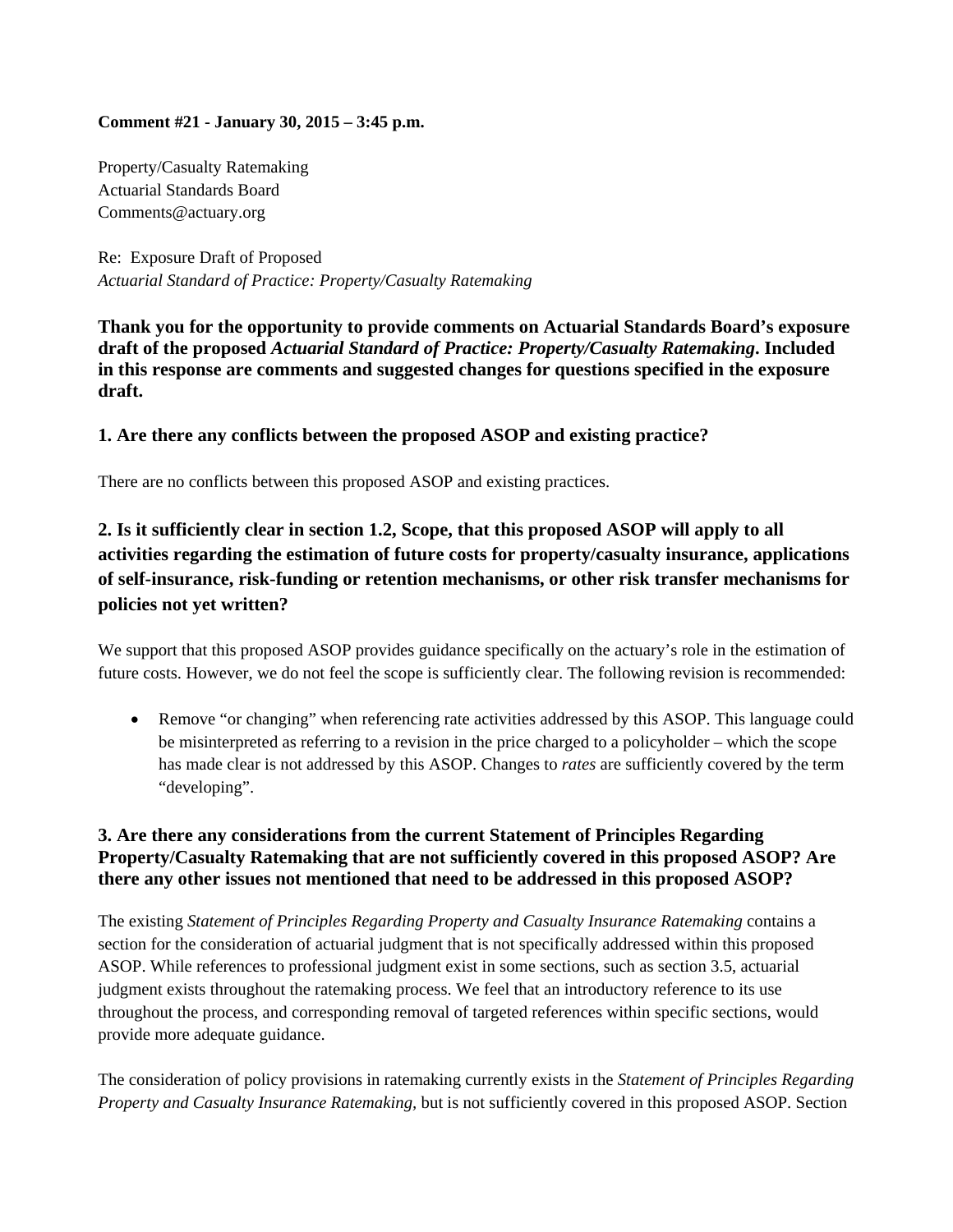3.7.3.c lists policy contract changes as a consideration for additional adjustments to historical data; however, even when not changing, the effect of policy provisions should be considered in the ratemaking process.

Section 3.7.2 – It is suggested that "intended application" (such as overall rate level analyses vs. risk classification analyses) is added to the considerations used to determine the appropriate methods or models.

Section 3.7.3.d – It is suggested that "claim practice changes" should be "claim practice or reserving changes".

Section 3.10 – The considerations listed here are also applicable to ratemaking where limited data is available. It is recommended that this be noted in section 3.10 to the extent that section 3.11 (Credibility) and its reference to ASOP no. 25 does not provide enough guidance.

Section 3.12 – The guidance on considerations of models used for ratemaking will not be clear in the event that a gap of time exists between the adoption of this ratemaking ASOP and the adoption of the proposed modeling ASOP.

# **4. This proposed ASOP references other ASOPs. This does not mean that other ASOPs not specifically mentioned do not apply; it means that the specific ASOPs cited were incorporated to provide a complete set of issues and recommended practice for ratemaking without repeating extensive guidance that already exists in other ASOPs. Is this appropriate and sufficiently clear?**

It is appropriate and clear that the purpose for the cross references was to avoid repetitive guidance; however, inconsistencies exist in the recommendations throughout the exposure draft. For example, Section 4.2 identifies specific sections within ASOP No. 41, *Actuarial Communications* that are applicable to Property and Casualty Ratemaking. Does this mean other sections within ASOP No. 41 are not applicable?

Additionally, while some of the existing cross-referenced ASOPs provide guidance specifically for Property/Casualty Insurance, others are more broadly used. It is cautioned that any revisions to a crossreferenced ASOP should generate a review of ASOP: *Property/Casualty Ratemaking* to ensure items specific to Property/Casualty Insurance ratemaking are retained as appropriate. This review process could be noted in Section 1.3.

Section 3.13 – While ASOP No. 39, *Treatment of Catastrophe Losses in Property/Casualty s*hould always be used as guidance for catastrophe provisions, ASOP No. 38, *Using Models Outside the Actuary's Area of Expertise (Property and Casualty)* is only referenced as applicable. Therefore, it is recommended that the reference to ASOP No. 39 within this section appear before the reference to ASOP No. 38, and "as applicable" be added to describe the need to reference ASOP No. 38.

# **5. Do you think that this proposed ASOP provides adequate guidance for actuaries performing property/casualty ratemaking services? If not, what changes would you suggest?**

With regards to 'estimation of future costs' this ASOP provides adequate guidance for actuaries.